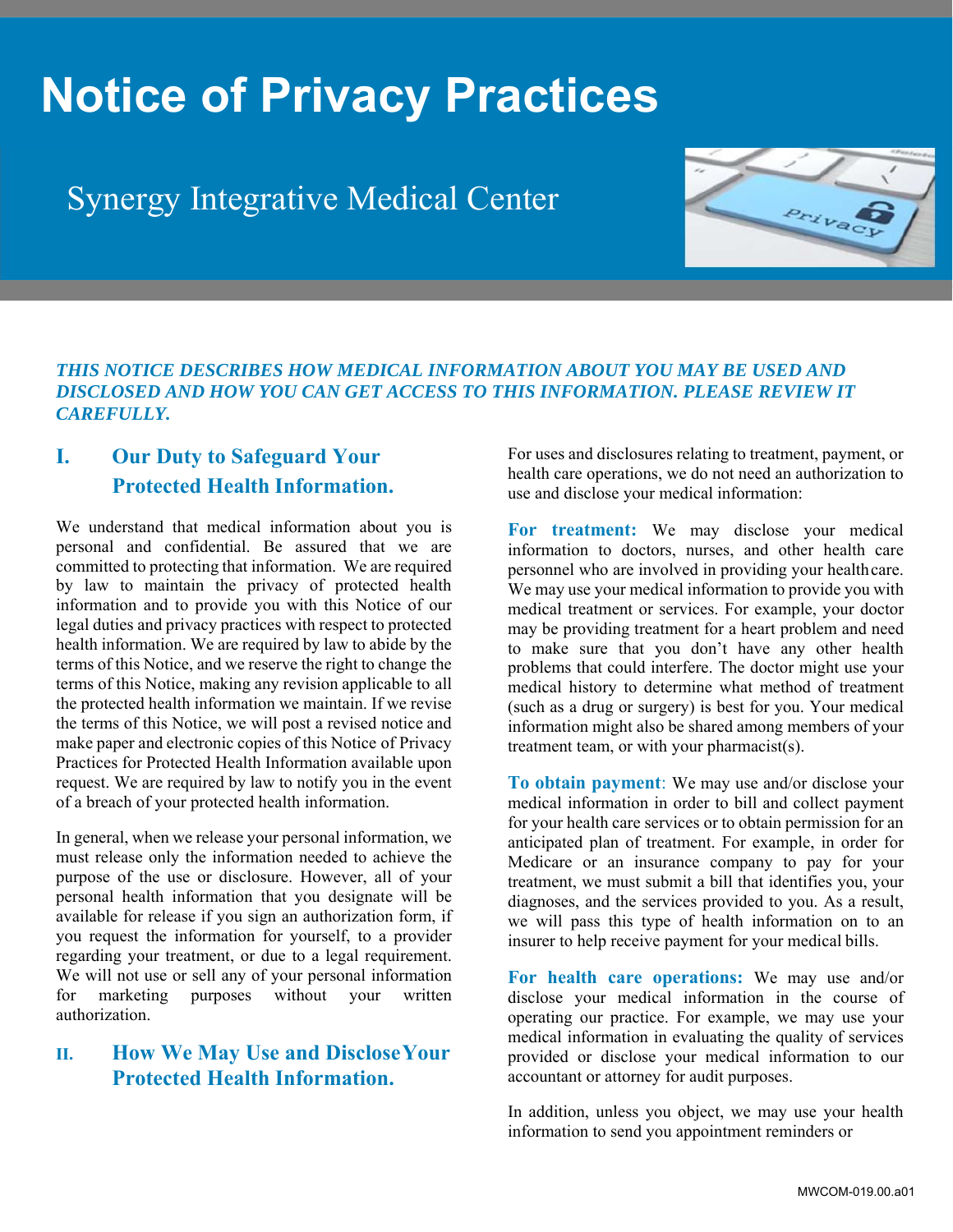information about treatment alternatives or other health related benefits that may be of interest to you. For example, we may look at your medical record to determine the date and time of your next appointment with us, and then send you a reminder to help you remember. Or, we may look at your medical information and decide that another treatment or a new service we offer may interest you.

We may also use and/or disclose your medical information in accordance with federal and state laws for the following purposes:

- We may disclose your medical information to law enforcement or other specialized government functions in response to a court order, subpoena, warrant, summons, or similar process.
- We may disclose medical information when a law requires that we report information about suspected abuse, neglect or domestic violence, or relating to suspected criminal activity, or in response to a court order. We must also disclose medical information to authorities who monitor compliance with these privacy requirements.
- We may disclose medical information when we are required to collect information about disease or injury, or to report vital statistics to the public health authority. We may also disclose medical information to the protection and advocacy agency, or another agency responsible for monitoring the health care system for such purposes as reporting or investigation of unusual incidents.
- We may disclose medical information relating to an individual's death to coroners, medical examiners or funeral directors, and to organ procurement organizations relating to organ, eye, or tissue donations or transplants.
- In certain circumstances, we may disclose medical information to assist medical/psychiatric research.
- In order to avoid a serious threat to health or safety, we may disclose medical information to law enforcement or other persons who can reasonably prevent or lessen the threat of harm, or

to help with the coordination of disaster relief efforts.

- If people such as family members, relatives, or close personal friends are involved in your care or helping you pay your medical bills, we may release important health information about your location, general condition, or death.
- We may disclose your medical information as authorized by law relating to worker's compensation or similar programs.
- We may disclose your medical information in the course of certain judicial or administrative proceedings.

#### **Other uses and disclosures of your medical information:**

State Health Information Exchange: We may make your health information available electronically to other healthcare providers outside of our facility who are involved in your care.

Electronic Patient Chart Sharing: We may make your health information available electronically to other healthcare providers outside of our facility who are involved in your care.

Treatment Alternative: We may provide you notice of treatment options or health related services that improve your overall health.

Appointment Reminders: We may contact you as a reminder about upcoming appointments or treatment.

#### **The following uses and disclosure of PHI require your written authorization:**

- Marketing
- Disclosures for any purposes which require the sale of your information
- Release of psychotherapy notes: Psychotherapy notes are the notes by a mental health professional for the purposes of documenting a conversation during a private session. This session could be with an individual or a group. These notes are kept separate from the rest of the medical record and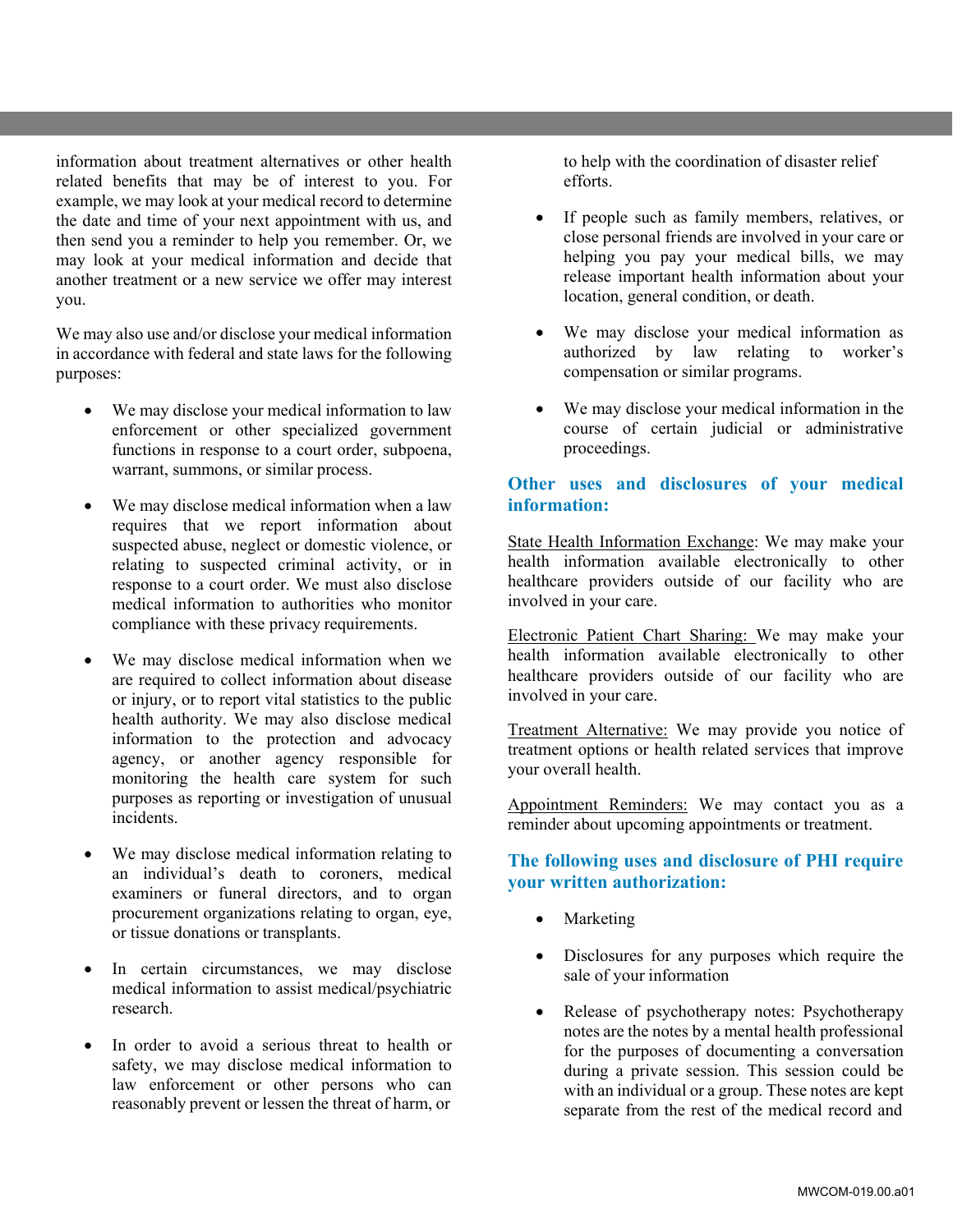do not include; medications and how they affect you, start and stop time of sessions, types of treatments provided, results of test, diagnosis, treatment plan, symptoms, prognosis.

Other uses and disclosures of PHI not covered by this Notice, or by the laws that apply to us, will be made only with your written authorization. If you provide permission to use or disclose medical information about you, you may revoke that permission, in writing, at any time. You understand that we are unable to take back any disclosures we have already made with your permission, and that we are required to retain our records of the care that we provided you.

#### **III. Your Rights Regarding Your Medical Information.**

You have several rights with regard to your health information. If you wish to exercise any of these rights, please contact our Medical Records Department in our office. Specifically, you have the following rights:

- **Right to Request Restrictions** You have the right to ask that we limit how we use or disclose your medical information. We require that any requests for use or disclosure of medical information be made in writing. Written notice must be sent to the attention of the Office Manager at the practice and address indicated in the header of this Notice. We will consider your request, but in some cases, we are not legally required to agree to these requests. However, if we do agree to them, we will abide by these restrictions. We will always notify you of our decisions regarding restriction requests in writing. We will not ask you the reason for your request. For example, for services you request no insurance claim be filed and for which you pay privately, you have the right to restrict disclosures for these services for which you paid out of pocket. You have the right to ask that we send you information at an alternative address or by alternative means. Your request must specify how or where you wish to be contacted. You have the right to opt out of communications for fundraising purposes.
- **Right to Access, Inspect and Copy**  With a few exceptions (such as psychotherapy notes or information gathered for judicial proceedings),

you have a right to inspect and copy your protected health information if you put your request in writing. If we deny your access, we will give you written reasons for the denial and explain any right to have the denial reviewed. We may charge you a reasonable fee if you want a copy of your health information. You have a right to choose what portions of your information you want copied and to have prior information on the cost of copying. Consent is required prior to use or disclosure of an individual's psychotherapy notes or the use of the individuals PHI for marketing purposes.

- **Right to Amend If you believe that there is a** mistake or missing information in our record of your medical information you may request that we correct or add to the record. Your request must be in writing and give a reason as to why your health information should be changed. Any denial will state the reasons for denial and explain your rights to have the request and denial, along with any statement in response that you provide, appended to your medical information. If we approve the request for amendment, we will amend the medical information and so inform you.
- **Right to an Accounting of Disclosures**  In some limited circumstances, you have the right to ask for a list of the disclosures of your health information we have made during the previous six years. The list will not include disclosures made to you; for purposes of treatment, payment or healthcare operations, for which you signed an authorization or for other reasons for which we are not required to keep a record of disclosures. There will be no charge for up to one such list each year. There may be a charge for more frequent requests.
- **Right to a Paper Copy of This Notice**  You have a right to receive a paper copy of this Notice and/or an electronic copy from our Web site. If you have received an electronic copy, we will provide you with a paper copy of the Notice upon request.

#### **IV. Our Responsibilities:**

 We are required by law to maintain the privacy and security of your protected health information.